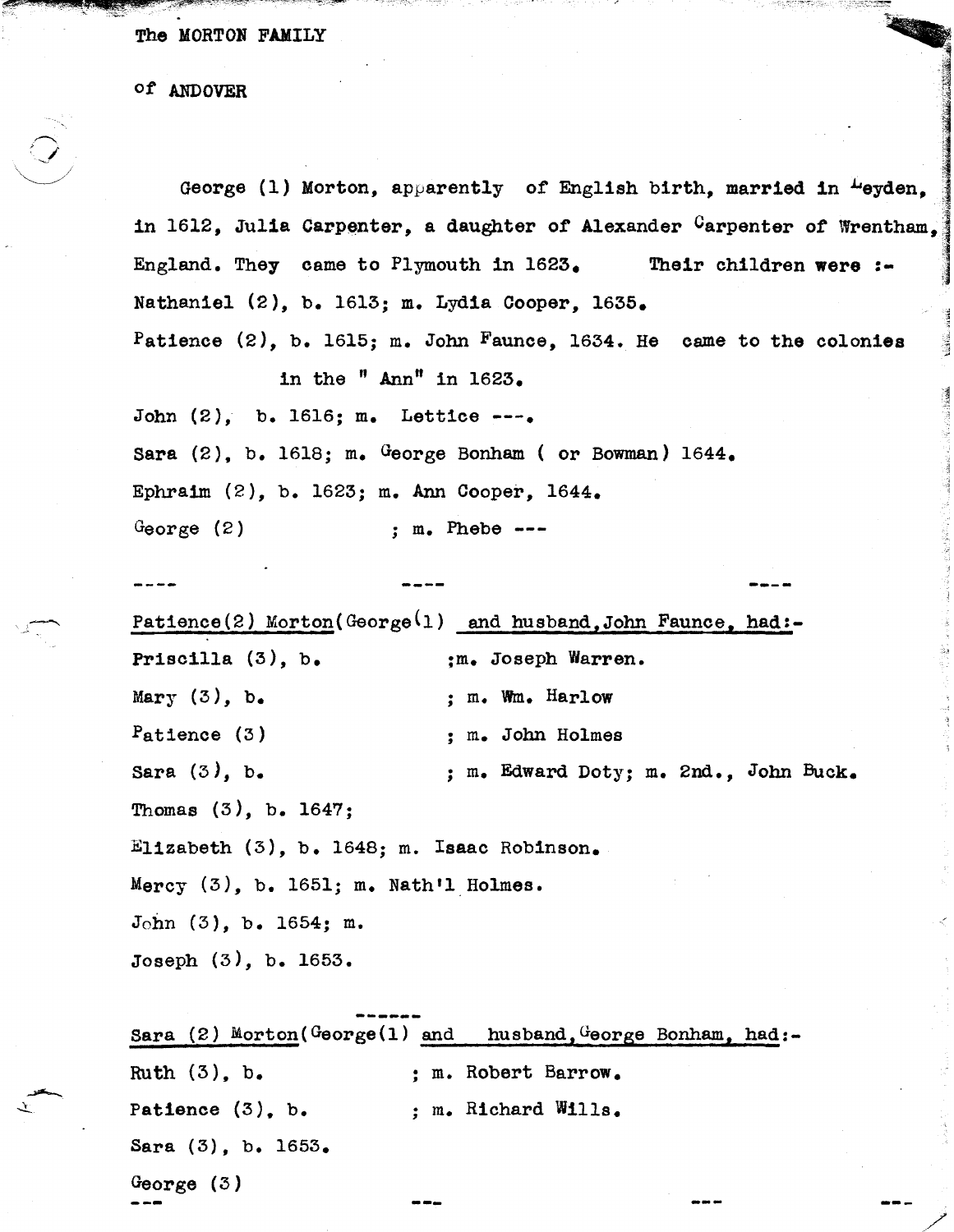The MORTON FAMILY

of ANDOVER

## Ephraim(2) Morton( $G$ eorge(1) and wife, Ann Cooper, had:-

in . 1634; m.Priscilla, widow of '1m. Wright; daughter *or*  Alexander Carpenter of England; (she was sister to Alice, the 2nd wife of Gov. Bradford; )they moved... 1639; went to Barnstable; thought to have been childless. A Humility Cooper came over in the Mayflower but went back to England. The ANN COOPER, wife of  $E_{\text{phraim}}(2)$  Morton, may have been a sister to John and Humility.)

George (3) b. 1645; m. in 1664, Joanne, daughter of Ephraim Kempton. Ephraim  $(3)$ , b. 1648; m. Hanna--.

Rebecca (3), b. 1651.

Jos1a (3), b.1653; m. 1686, Susanna Wood.

Mercy (3)

.~.

Nathaniel(3),  $b_{\bullet}$ Patience (3) ;m. 1706, Mary, daughter of Joseph Faunce.

Eleazer  $(3)$ , b. ; m. 1693, Rebecca---. Thomas (3), b. 1667; m. 1696 Martha Doty.

**----** ---

Eleazer(3)Morton( Ephraim(2) George(1) and wife, Rebecca, had:-Eleazer $(4)$ , b. 1693; m. 1724, Debora Delano.

Ann (4), b. 1694; m. Robert F1nney.

Nath.(4). b. 1695; m. 1720, Rebecca Ellis, widow of Mordecai Ellis; dau. of Thomas Clark. He was lost at sea; left 6 sons.

---

Rebecca (4), b. 1703.

Nathaniel  $(4)$  Morton(Eleazer<sup>(3)Eph.</sup>(2)<sup>G</sup>eo.(1) and  $H$ ebecca (Clark)Ellis:-Elizabeth  $(5)$ , b. 1720.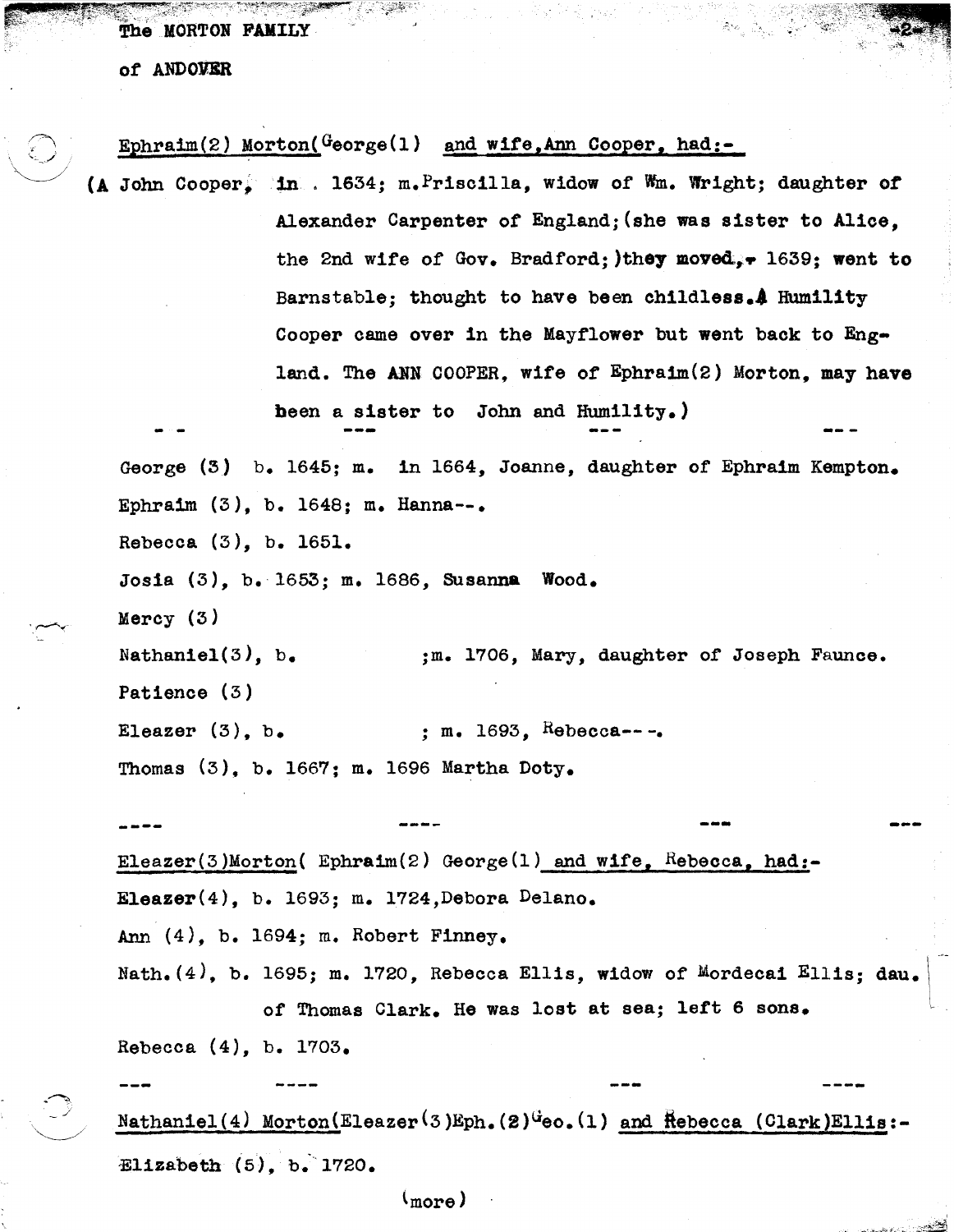$\mathcal{L}$   $\mathcal{L}$  $\bigcirc$  $\mathcal{L}$ 

Children of Nathaniel(4) Morton and wife, Rebecca (Clark) Ellis, (cont.): Nathaniel(5), b. 1723; m. 1749, Martha Tupper. Eleazer(5), b. 1724. Ichabod  $(5)$ , b. 1726; m. 1748,  $\mu$ ebora Morton of Middleboro.

( The descent of Rebecca Clark is :- Thos(1) Clark, in America 1623; m. before 1634, Susanna, daughter of widow Mary Ring. They had James (2). b. 1636; m. 1657, Abigail, daughter of Rev. Jn. Lothrop:-<br>Thomas  $(3)$ , b.m. Kebecca Mi11er; m. 2nd., Elizabeth Crow, 1690; had:- Rebecca(4), b.1694; m. Nathaniel Morton,1720.)

Nathaniel(5)Morton(Nathaniel(4)Eleaz.(3)Eph.(2) $G$ eo.(1) and Martha Tupper:-Rebecca (6)

 $Nathaniel$  (6), b. 1753; m. 1782, Mary, daughter of Eleazer Cary of Bridge-

water, and wife, Mary (Pratt) Washburn.

Martha (6)

Elizabeth (6)

 $Job(6)$ 

Nath.(6) Morton(Nath(5-4)Eleaz.(3)Eph.(2)Geo.(1) and wife,  $\frac{m}{2}$ arey:-Marcus (7),  $b_{\text{supreme}}$  1784; m. 1807. Charlotte Hodges of Taunton, dau.of James.; Mary  $(7)$ , b. 1785; m. Eleazer Dexter of Freetown.

**---** Marcus(7) Morton( $Nath.$   $(6-5-4)E$ leaz.(3)Eph.(2) Geo.(1) and Charlotte Hodges:  $M<sub>2</sub>$ ria (8) b.  $\cdot$  ; m. Wm. F. Hawes. Lydia M.  $(8)$ , b. ; m. Henry Lee. (Bishop) Charlotte  $(8)$ , b.  $\qquad \qquad ;$  m. Samuel Watson.  $S_{\text{area} \text{ George}} (8)$ , b. ; m. Willard Lovering. Marcus  $(8)$ , b.  $\qquad \qquad ; \qquad \text{m. Abby.}$  daughter of  $\overset{G}{\downarrow}$  eorge Hoppin of Providence Justice *ot* Superior Court, of Sutfolk,1858;Asst. Justice *ot*  S.C. of Mass., (1859+-1869;Supreme Court, 1882-90; d. 1891.